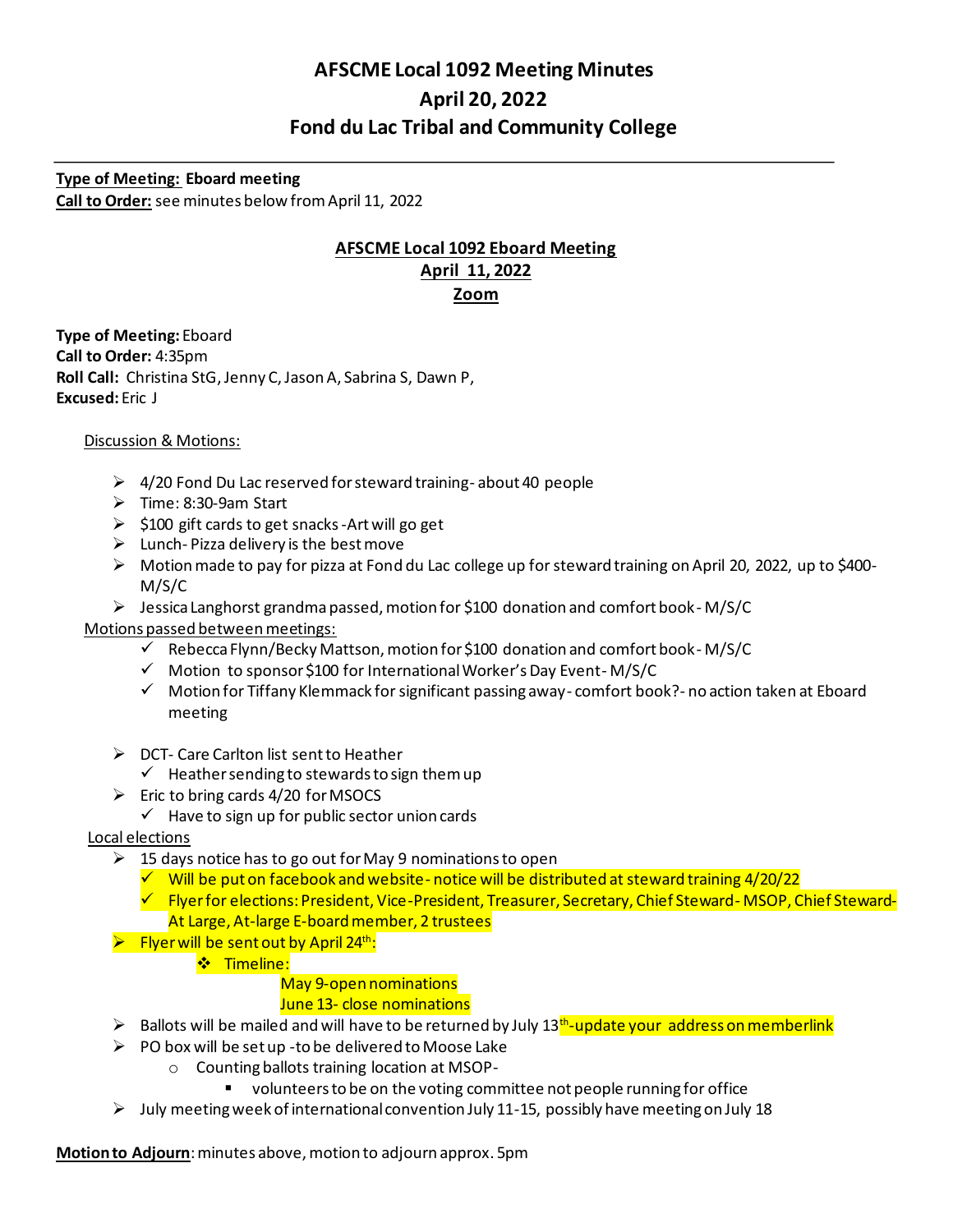# **Type of Meeting: Membership meeting** ( 4/20/22 after Steward training)

**Call to Order**: 4:34pm

**Roll Call:**Christina St.G, Jenny C, Sabrina S, Jason A., Art M., Heather S, Dawn P., Eric J

## **Prior minutes:**

➢ Motion to approve February 2022 membership meeting minutes- M/S/C

## **Financial Report:**

➢ Motion to approve financial report, pending audit- M/S/C

# **President's Report:**

- ➢ Ceremony for Workers Memorial Day is April 25 at Duluth Labor Temple 2002 London Rd. Breakfast at 7 am and ceremony to follow with planting a tree for Worker who died on the job.
- ➢ May Day "International Workers Day Event" Harrison Community Center May 1st 11am-1pm. Mayor Larson reading a Proclamation – MAPE at MSOP asked us to sign onto
- ➢ May 2nd Carlton Central Labor Body will hold screening for Senate District 11 and House of Representative 11A & 11B at Cloquet Public Library 6 pm.
- ➢ Duluth Building Trades and Construction Trades Council will hold their 31st Annual Golf Outing at Enger Park Golf Course on Saturday June 11, 7-8 am registration shot gun start at 8:30 am \$ 125 individual, \$500 per team. Hole Sponsor \$150
	- $\circ$  Requesting members to get information out- will talk about in new business

## **Vice President Report:**

## MSOP LMC April 2022

# **Management Agenda Items:**

- 1. March 2022 Meeting Minutes passed
- 2. Covid Updates
	- $\triangleright$  Actively processing plans to loosening movement
	- ➢ Eyeglasses/Masks
		- o Threshold to cases in bldg.-facility/county
		- o With Dr. Barry and Nikki Boder deciding
		- o Clients numbers
		- o Staff positive #'s
		- o DCT and healthcare
		- o Ran through Command Post and Senior Management
	- $\triangleright$  Keep 6 foot social distancing
	- $\triangleright$  Private standard vs. healthcare standard is different
	- ➢ Goggles/glasses should be going away based on #'s of cases in county
	- $\triangleright$  Mask is based on #'s also, but have aways to go
	- $\triangleright$  Mouth testing in OD office
- 3. Uniform Sizing
	- $\triangleright$  Scheduling next month-Galls coming up during NEO and they are doing any other staff needing sizing
	- $\triangleright$  Spend down is coming to end, then it will reopen for allowance for uniforms July 1
	- ➢ Back order issue-Sue Johnson to get clarification
- 4. Local Hospital coverage
	- $\triangleright$  Need to take a break
	- $\triangleright$  Nurses at facilities brought forward the length of time for these breaks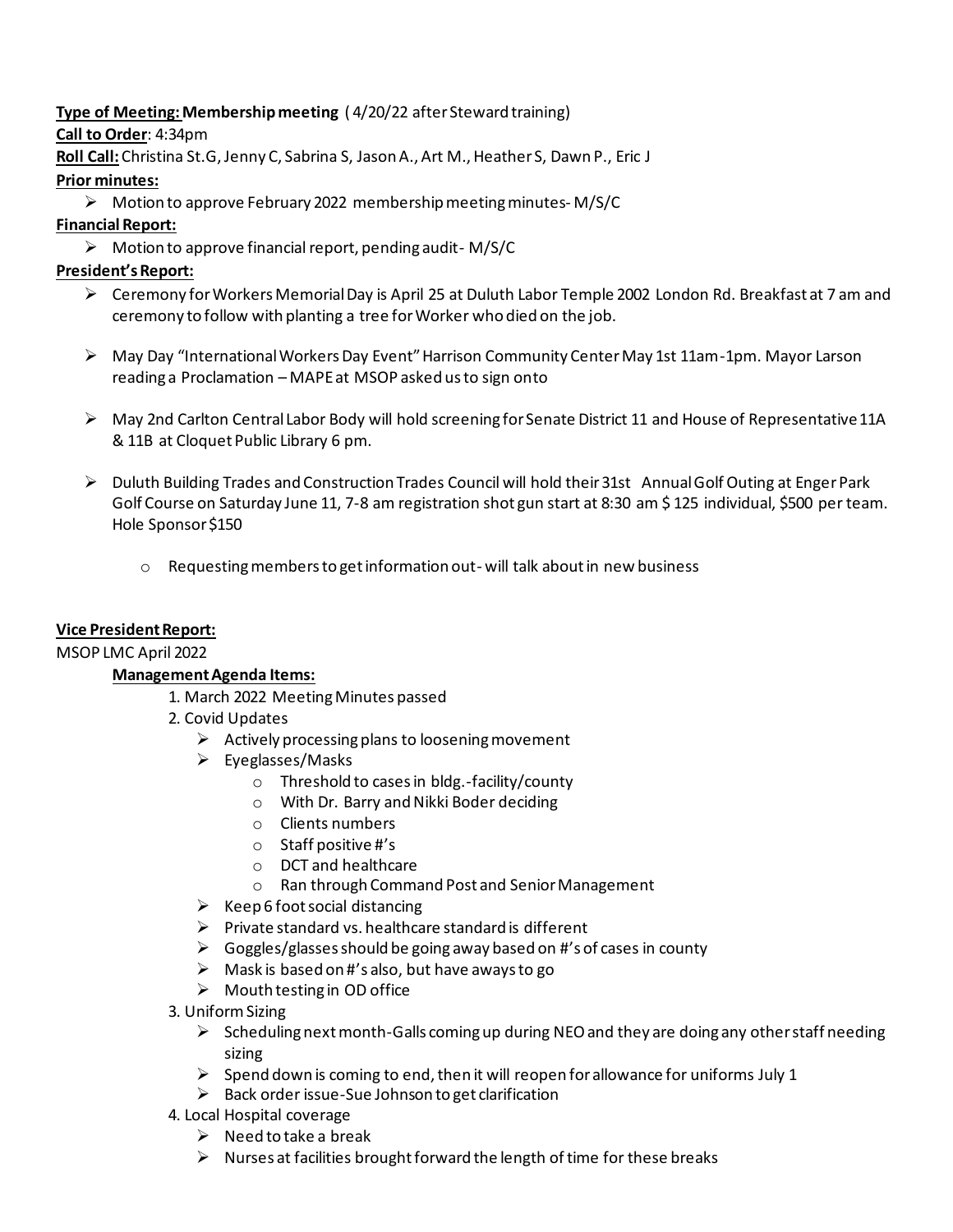- 5. Staffing updates
	- ➢ 6 new SC staff last month
	- $\geq 1$  new this month
	- $\blacktriangleright$  Lead spots filled
	- $\triangleright$  Recruitment mtg coming
	- $\triangleright$  3<sup>rd</sup> Watch Lead spot waiting on approval as original posting was not approved by management and was found to be incorrect after HR was notified by Sabrina

#### **Labor Agenda items:**

- 1. COVID Update on the Change of Pay
	- $\triangleright$  Not going back to pay the in between the covid leave-2 week period included some staff not paid
- 2. Lead pay Change
	- $\triangleright$  November 2020 comp sheet worksheets- employer has to follow their policy. This is what creates the compression explanation- HR stated they would send the Union an email with the link to the worksheet for review
- 3. Advance OT sign-up process-(combined 3&4)
- 4. Non -Security Counselor Sign up Process
	- $\triangleright$  1st choice should be security for advance OT
	- $\triangleright$  M-F staff are being taken away from doing OT through advanced OT
	- $\triangleright$  Union calling upon employer to take Security counselors signed up prior to non-security staff
	- $\triangleright$  Discussion also regarding Out of release order-Union want defined for seniority class first to leave
- 5. Recent Staff Assault in Visiting and No Charges Filed
	- ➢ Union requesting the push to take place as a team (Admin/Union)
	- $\triangleright$  Senior management team to hear about Union request and talk about possibility of pushing as a team to the County Attorney endorsed by the Union to hold accountable for campaign platforms
- 6. Getting unlimited MA's Back with a Program to Hold Staff Accountable
	- Scheduling meeting with Jason A, Art M, Sabrina S, Cory V, HR, AFSCME Field Rep Eric J- any others management would like to be part- Justin will send out meeting invite

## **Chief Steward's Report/MSOP:**

- $\checkmark$  2 things settled outside grievance
- $\checkmark$  3<sup>rd</sup> step grievance for OT
- $\checkmark$  Few cases in Arbitration still
- $\checkmark$  1<sup>st</sup> steward meeting today 4/202/22 went well and will do again every year

## **Chief Steward's Report/MSOCS & CARE:**

- $\checkmark$  1<sup>st</sup> step-not called out for OT correctly
- $\checkmark$  2<sup>nd</sup> step to be filed
- ✓ Job class changes
- ✓ Care-Carlton investigation tomorrow
- ✓ Few investigations last week-Heatherreported

#### **Field Rep's Report:**

- ✓ May 20 State Employee Policy Committee- Minneapolis
- ✓ Email sent to Justin regarding SEPC time off for board members
- $\checkmark$  Early May Hermantown office will have a lost time employee working

## **Political/PEOPLE Report:**

- ✓ March 29th DOTH eventwas a success
	- o Legislative reps were talked to
	- o House passed our contract, Senate is dragging on passing
- $\checkmark$  Senate is holding back on front line worker pay also
- $\checkmark$  Elections coming